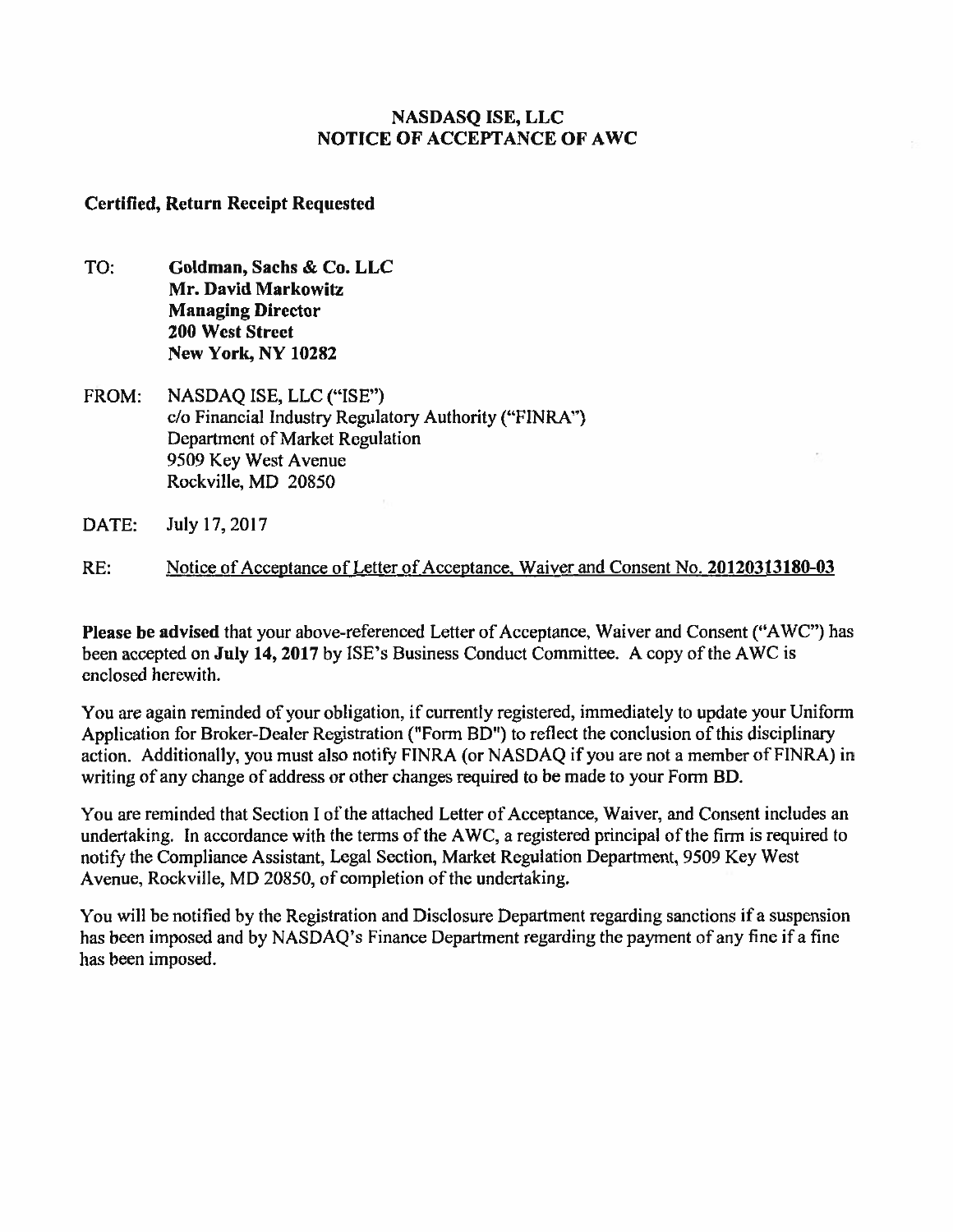Goldman, Sachs & Co. LLC Page 2

If you have any questions concerning this matter, please contact Bryan C. Wallace, Principal Counsel, at (646) 430-7060.

u

Robert A. Marchman / Executive Vice President, Legal Section FINRA Department of Market Regulation

Signed on behalf of NASDAQ and ISE

Enclosure

FINRA District 10 — New York Michael Solomon Senior Vice President and Regional Director (Via email)

Stephanie Nicolas Counsel for Respondent WilmerHale 1875 Pennsylvania Avenue NW Washington, DC 20006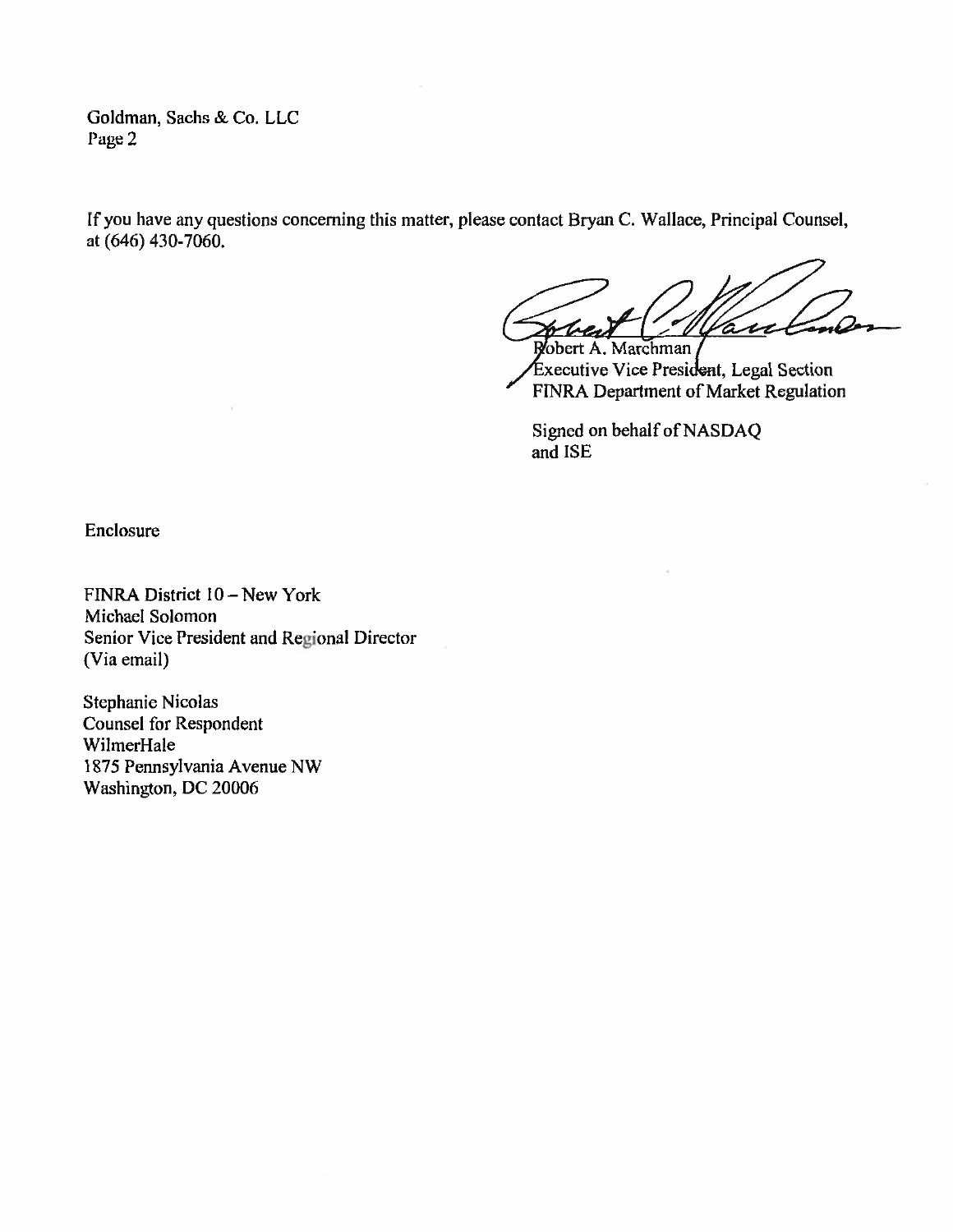**NASDAQ ISE, LLC Attn: John Zecca, Chief Regulatory Officer 60 Broad Street, 26th Floor New York, NY 10004** 

**Re: LETTER OF ACCEPTANCE, WAIVER AND CONSENT ISE File No. 2016-196-GLD Goldman, Sachs & Co. LLC (f/k/a Goldman, Sachs & Co.) (CRD No. 361)** 

**Chief Regulatory Officer and Business Conduct Committee Members:** 

**Pursuant to ISE Rule 1603, Goldman, Sachs & Co. LLC' ("GSCO" or the "firm") submits this Letter of Acceptance, Waiver, and Consent ("AWC") to NASDAQ ISE, LLC (f/k/a the International Securities Exchange, LLC) ("ISE" or "Exchange") to propose a settlement of the alleged rule violations described in Section II below. This AWC is submitted to resolve this proceeding and on the condition that, if accepted, ISE will not bring any future actions against GSCO based on the same alleged violations.** 

**GSCO understands that signing this AWC is a voluntary action on its part and that the AWC will not resolve this matter unless and until it has been reviewed and accepted by both the Chief Regulatory Officer ("CRO") and then the Business Conduct Committee ("BCC"), who must decide if it is appropriate in view of the facts and allegations involved. GSCO also understands that if either the CRO or the BCC decides to decline this AWC, it will not be used against GSCO to prove that any violations occurred.** 

**GSCO understands that if this AWC is accepted by both the CRO and the BCC, it will become a part of its permanent disciplinary records and may be considered in any future actions brought by the ISE. GSCO also understands that its experience in the securities industry and any disciplinary history may be factors which the CRO and BCC will consider in deciding whether to accept this AWC. That experience and disciplinary history includes the following:** 

- **GSCO has been an ISE member since May 1, 2000. During the period of review, GSCO was approved to perform in the capacity of a Primary Market Maker ("PMM"), a Competitive Market Maker ("CMM") and an Electronic Access Member ("EAM").**
- **GSCO has no relevant disciplinary history at the ISE. However, on November 21, 2012, FINRA accepted an AWC from the Firm (20100235665), in which the Firm agreed to a censure and a \$50,000 fine for violations of FINRA Rule 2360(b)(5), in that the Firm failed to report and/or inaccurately reported options positions to**

**<sup>1</sup> On April 28, 2017, Goldman, Sachs & Co. converted from a New York limited partnership to a New York limited liability company, and the corporate name of the entity was formally changed to Goldman Sachs & Co. LLC.**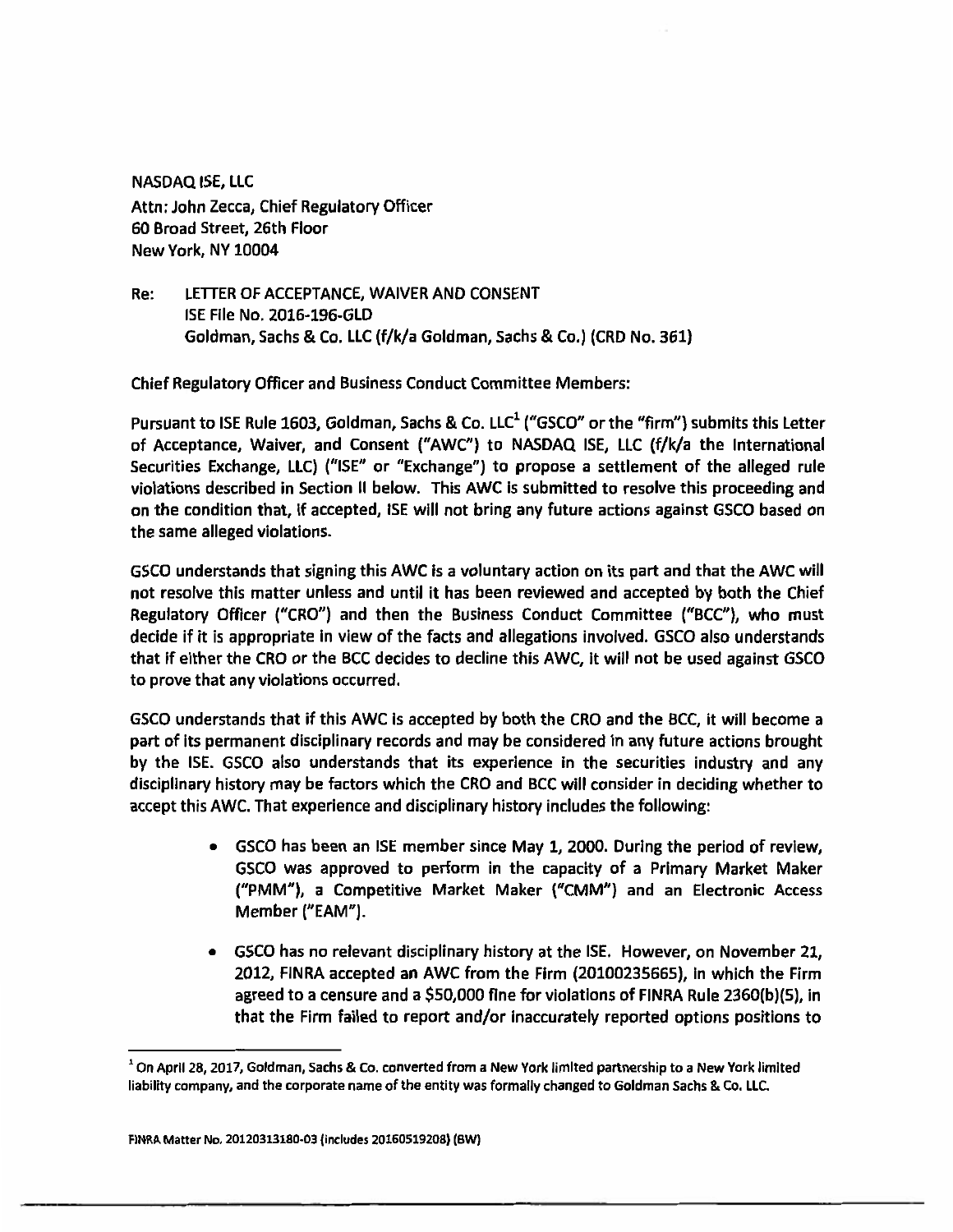**the Large Options Positions Reporting ("LOPR") system between January 19, 2010 and March 18, 2011.** 

## **I. Waiver of Procedural Rights**

**GSCO is advised of, and specifically and voluntarily waives, the following rights which are granted by the ISE's disciplinary rules:** 

- **1. to have a Statement of Charges filed identifying the violations alleged in this matter;**
- **2. to be notified of the Statement of Charges and have the opportunity to answer the allegations in writing;**
- **3. to defend against the allegations in a hearing before a Panel consisting of a professional hearing officer and two members of the BCC and to be represented by an attorney at the hearing;**
- **4. to have a written record of the hearing made and a written decision issued by the Panel; and**
- **5. to appeal any such decision to the ISE's Board of Directors, then to the U.S. Securities and Exchange Commission and to a U.S. Court of Appeals.**

**GSCO further waives any provision of the ISE's disciplinary and other rules that may be interpreted as prohibiting any ISE staff member from advising the CRO and BCC in their decision as to whether to accept this AWC.** 

**II. Acceptance and Consent** 

#### **Overview**

**In ISE investigation 2016-196-GLD, on behalf of the Exchange, the Options Regulation Staff of FINRA's Department of Market Regulation ("Market Regulation") conducted a review of the firm's options positions required to be reported to the LOPR system during the period between January 1, 2016 and July 7, 2016 (the "review period") for compliance with ISE rules relating to the reporting of options positions.** 

**ISE Rule 415(a) provides: "Each Member shall file with the Exchange the name, address and social security or tax identification number of any customer, as well as any Member, any general or special partner of the Member, any officer or director of the Member or any participant, as such, in any joint, group or syndicate account with the Member or with any partner, officer or director thereof, who, on the previous business day held aggregate long or short positions of 200 or more options contracts of any single class of options traded on the Exchange. The report shall indicate for each such class of options contracts the number of**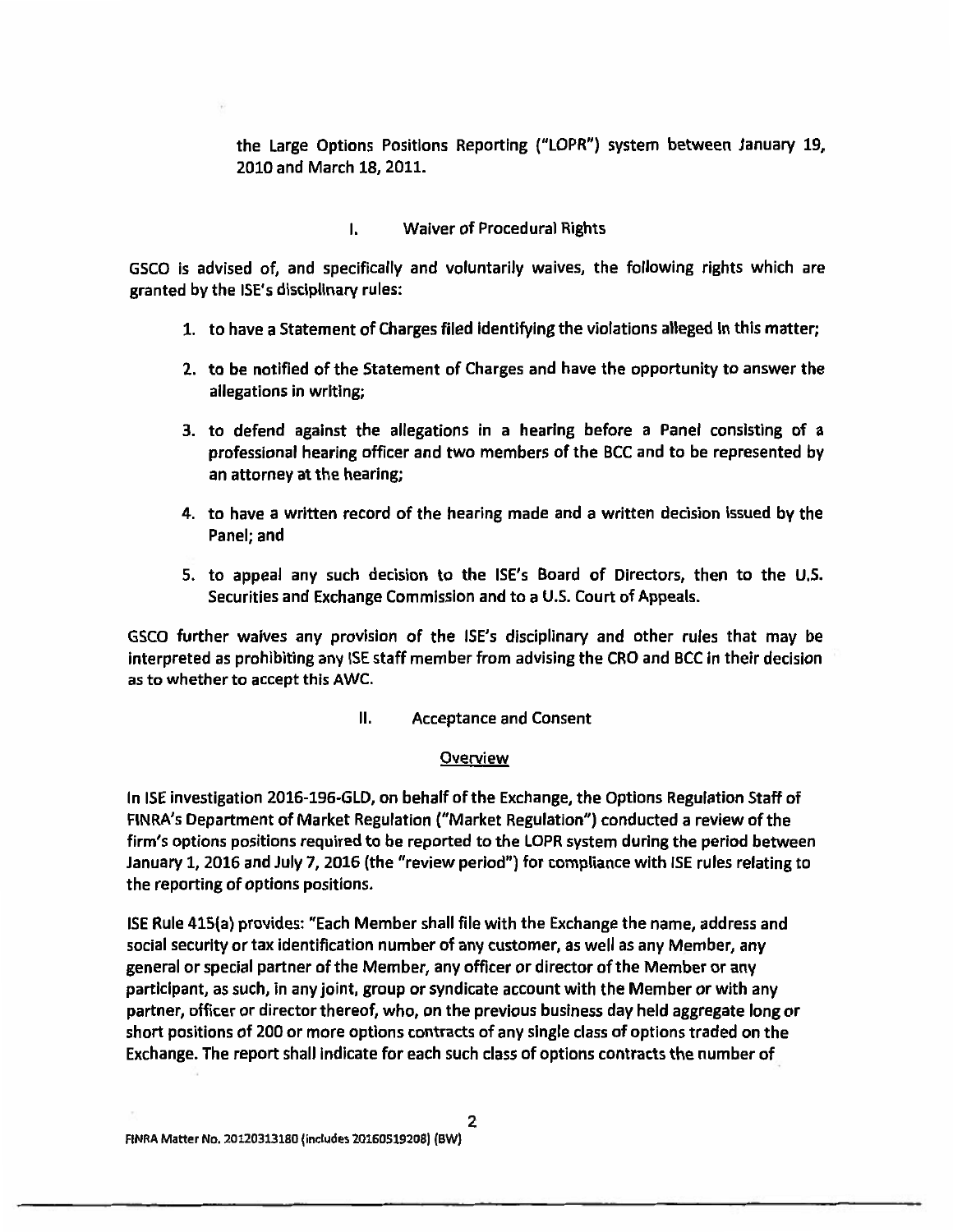**options contracts comprising each such position and, in case of short positions, whether covered or uncovered."** 

**LOPR data is used extensively by self-regulatory organizations to identify holders of large options positions who may be attempting to manipulate the market or otherwise violate securities rules and regulations. The accuracy of LOPR data is essential for analysis of potential violations related to, among other things, insider trading, position limits, exercise limits, frontrunning, capping and pegging, mini-manipulation, and marking-the-close.** 

**As a result of its review of Matter No. 20160519208, as well as Matter No. 20120313180, Market Regulation determined that during the review period, GSCO violated ISE Rule 415(a) by failing to report and inaccurately reporting option positions to the LOPR, which included a failure to report a potentially significant but an unknown amount of positions in an unknown amount of instances to the LOPR due to not resubmitting rejected records to the LOPR. in addition, GSCO violated ISE Rule 401 in that the firm failed to establish and maintain adequate supervisory procedures, including written supervisory procedures, by failing to implement an adequate system of follow-up and review reasonably designed to ensure compliance with the proper reporting of positions to the LOPR.** 

**GSCO hereby accepts and consents, without admitting or denying the allegations, to the entry of findings by the ISE of the following acts and violations:** 

- **1. During the review period, GSCO failed to report options positions to the LOPR for a potentially significant but an unknown number of instances involving approximately 791,940 rejected records that were not resubmitted to the LOPR.**
- **2. During the review period, GSCO inaccurately reported options positions to the LOPR in an unknown amount of positions and instances, in that the firm reported positions with incorrect or invalid entries in the address fields {i.e., city, state, zip code, country code), tax number and tax number type fields.**
- **3. During the period between February 5, 2016 and March 9, 2016, GSCO reported positions to the LOPR with an incorrect account type of customer in an unknown amount of positions and instances.**
- **4. The conduct described in paragraphs one through three constitutes a violation of ISE Rule 415(a).**
- **5. During the review period, GSCO Firm failed to establish and maintain an adequate supervisory system, including a system of follow-up and review, that was reasonably designed to achieve compliance with the rules governing the reporting of options positions to the LOPR system. In addition, the Firm's supervisory system did not include sufficient written supervisory procedures to ensure the proper reporting of positions to the LOPR. Prior to April 14, 2011, the written supervisory procedures**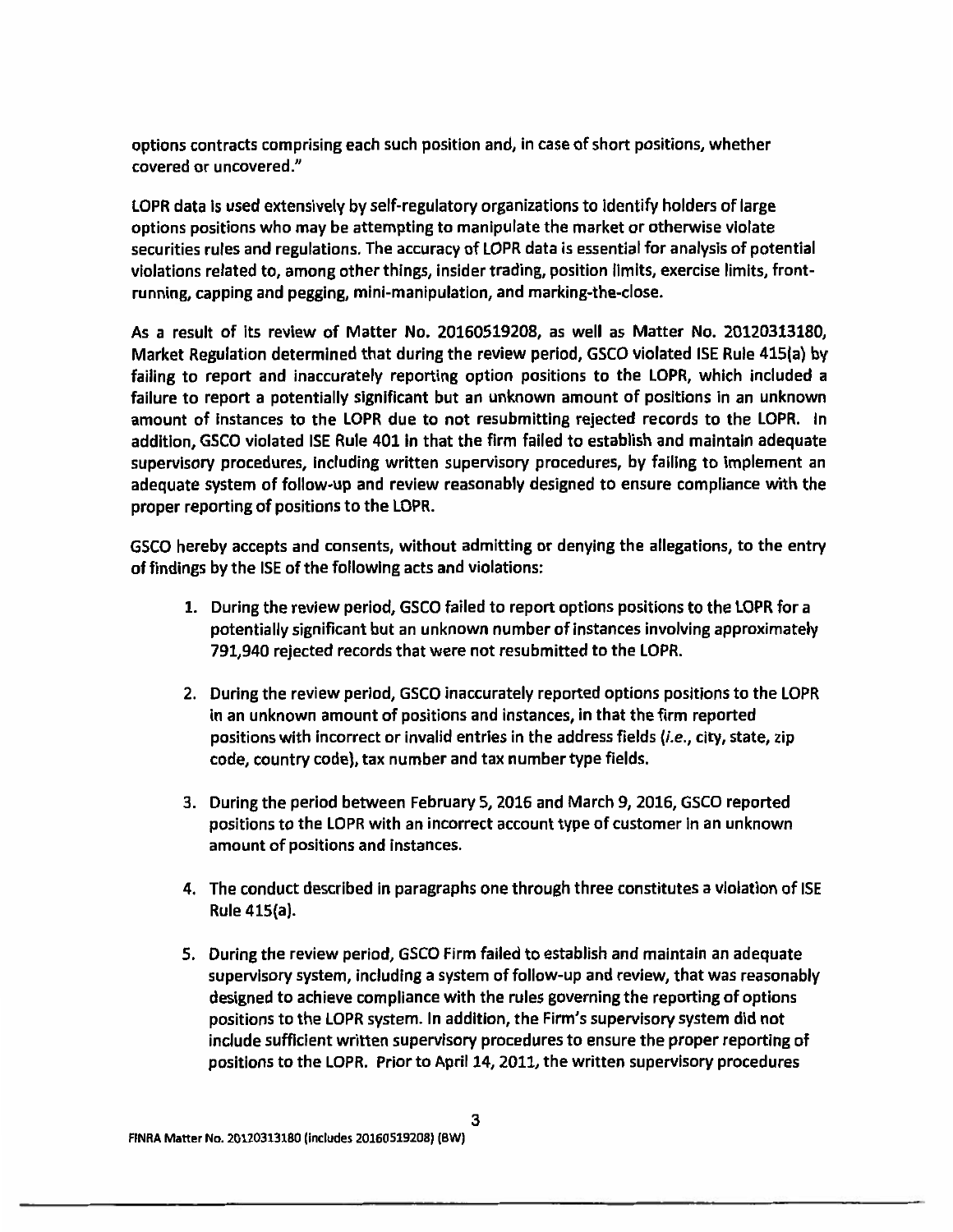**failed to list any supervisory step(s) to be taken to review for the overall accuracy of submissions to the LOPR. Subsequently, the Firm's written supervisory procedures failed to list the supervisory step(s) to be taken to review for accounts acting in concert or to review rejected LOPR submissions to ensure that rejected records are resubmitted when required.** 

**6. The conduct described in paragraph five constitutes a violation of ISE Rule 401.** 

**GSCO hereby consents to the ISE imposing on it, at a maximum, the following sanction:** 

- **1. A censure,**
- **2. A total fine in the amount of \$2,500,000, of which \$300,000 is**  payable to **ISE**,<sup>2</sup> and
- **3. An undertaking requiring the firm to address the LOPR deficiencies described in this AWC and to ensure that it has implemented controls and procedures that are reasonably designed to achieve compliance with the rules and regulations cited herein.** 
	- **a. Within 90 days after this AWC becomes final, GSCO shall submit to the COMPLIANCE ASSISTANT, LEGAL SECTION, MARKET REGULATION DEPARTMENT, 9509 KEY WEST AVENUE, ROCKVILLE, MD 20850, a written representation by a senior management firm executive, to MarketRegulationComp@finra.org that provides the following information:** 
		- **i. A reference to this matter;**
		- **ii. A representation that the firm (a) has revised its written supervisory procedures as indicated above, and (b) for those deficiencies requiring technology and/or system changes, has implemented such changes; and**
		- **Hi. The date(s) this was completed.**
	- **b. The Department of Market Regulation may, upon a showing of good cause and in its sole discretion, extend the time for compliance with these provisions.**

<sup>&</sup>lt;sup>2</sup> The balance of the sanction will be paid to FINRA; Bats BZX Exchange, Inc.; and NASDAQ PHLX LLC.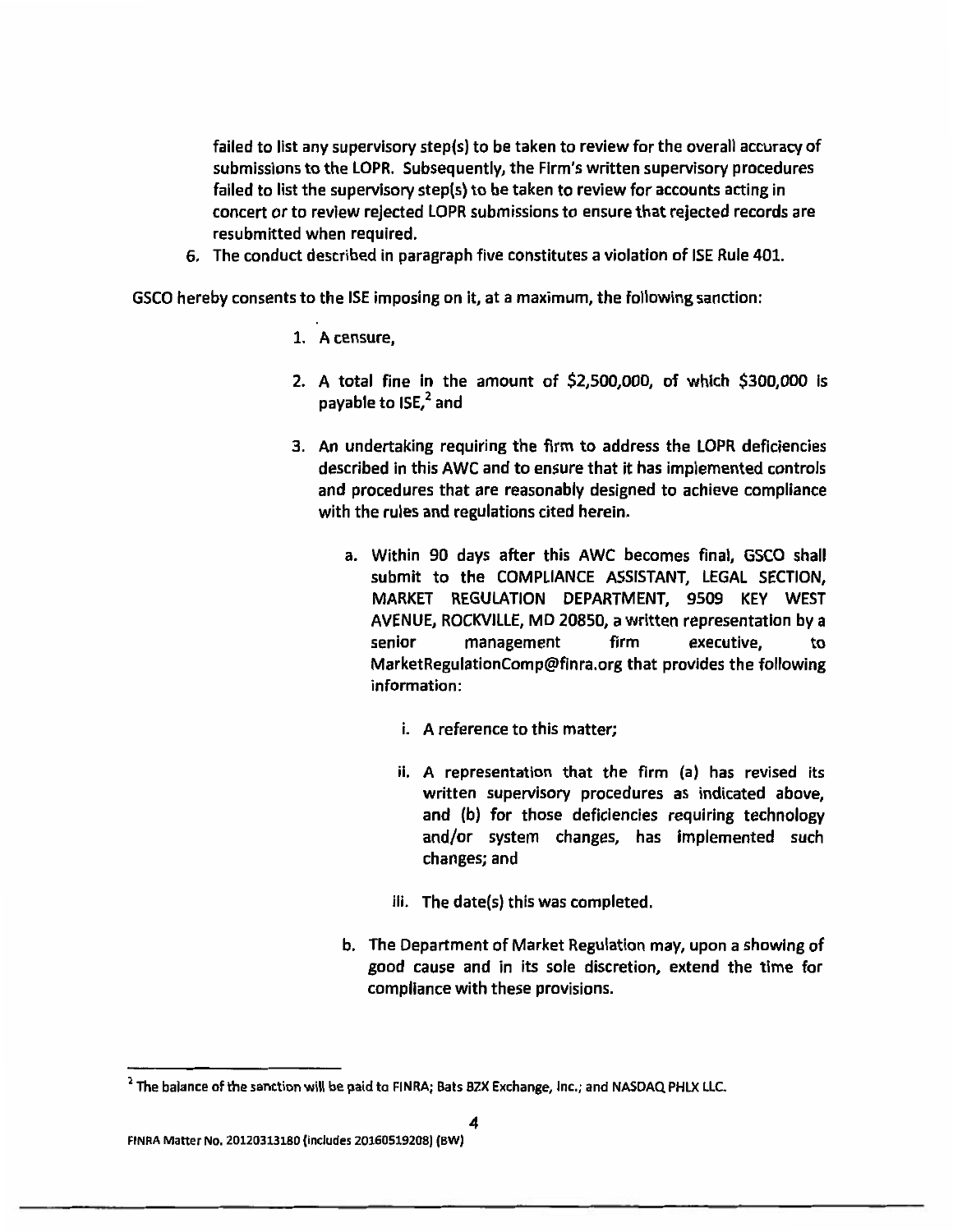**In accepting this AWC and in determining to resolve this matter on the basis set forth herein the BCC took into account and considered the following: 0) the firm self-reported a significant number of the LOPR failure to report violations and the firm's ensuing cooperation throughout FINRA's investigation; and (ii) the subsequent remedial measures implemented by the firm, including significant system enhancements.** 

**Additionally, acceptance of this AWC is conditioned upon acceptance of parallel settlement agreements in related matters between the firm and each of the following self-regulatory organizations: FINRA; Bats BZX Exchange, Inc.; and NASDAQ PHLX LLC.** 

- **III. Corrective Action and Other Matters**
- **1. If this AWC is accepted by the BCC, ISE will take no further action against GSCO respecting the matters that are the subject of this AWC. If this AWC is rejected by the BCC, the matter shall proceed as though the letter had not been submitted. The BCC's decision to accept or reject this AWC shall be final, and GSCO may not seek review thereof.**
- **2. GSCO may attach to this AWC any statement it wishes to have the CRO and BCC consider in deciding whether to accept it, although it may not deny the existence of the violations or make any other statements inconsistent with the AWC.**
- **3. GSCO agrees to pay the monetary sanctions imposed on it upon notice that this AWC has been accepted and that such payment is due and payable, and has attached the election form showing the method by which it proposes to pay any fine imposed.**
- **4. GSCO understands that ISE will make such public announcement concerning this agreement and the subject matter thereof as ISE may deem appropriate.**

**GSCO certifies that it has read and understands ail of the provisions of this AWC and has been given full opportunity to ask questions about it; and that no offer, threat, inducement, or promise of any kind has been made to induce GSCO to submit it.** 

**Goldman, Sachs By: Name: Title: c"...,re9 i.- - -1 /./111\*- /cc Date:**  $\frac{6}{4}$  - 14 - 2

FINRA Matter No. 20120313180 (Includes 20160519208) (6W)

**5**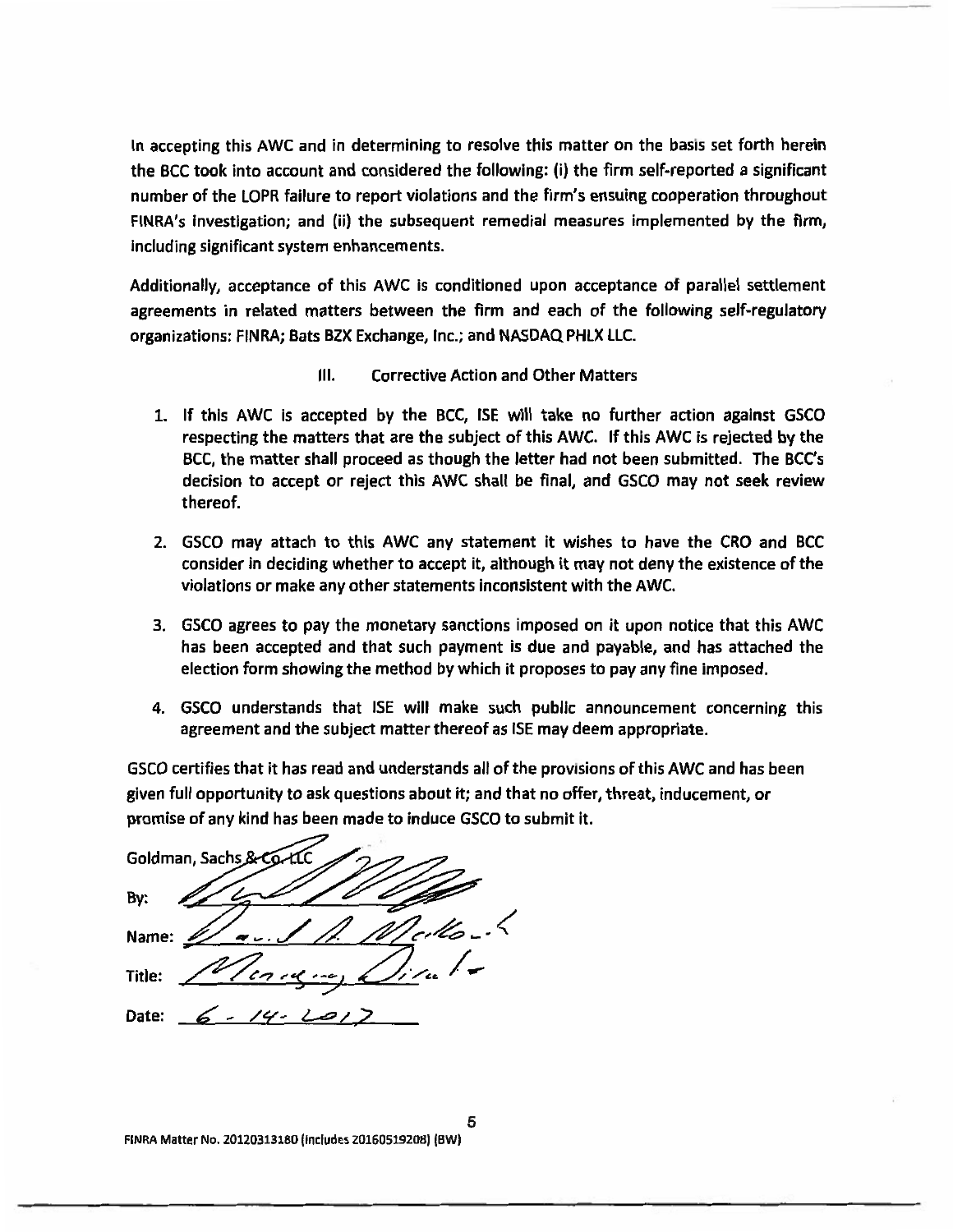# **THIS SECTION RESERVED FOR EXCHANGE USE ONLY**

Decision of the ISE Chief Regulatory Officer:  $\Delta$ Accept Decline

 $14$ Date

**J ohn Zec Chief Regulatory Officer** 

**Decision of the ISE Business Conduct Committee:**  $\triangle$  Accept \_\_\_ Decline

**Date**  $4/$ 

**n Zecca hief Regui ory Officer**